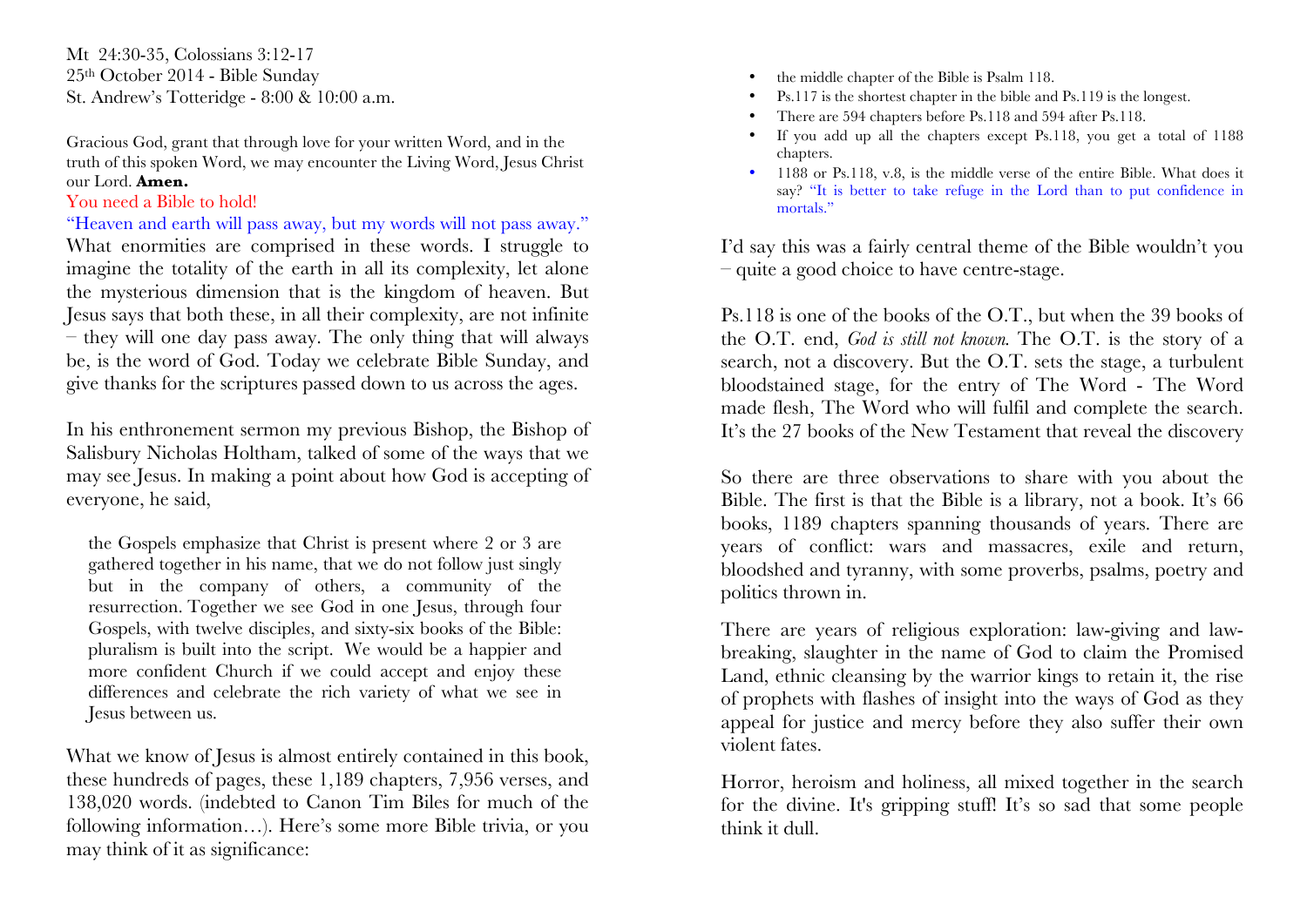The second observation about the Scriptures is this, that they come from the East, the edge of the Orient, the lands of mystery. They come from the Eastern oral culture of *storytelling.* They introduce Jesus the storyteller par excellence, '*who never taught them without a parable.*' The stories of the East are often set in riddles. They are enigmatic not dogmatic.

An Eastern mystic was once asked by his puzzled disciples: ' *Master, explain your stories so that we can understand.'* The mystic replied, '*What would you say if I offered you a beautiful bowl of fruit after I had chewed it myself?'* And didn't Jesus end his stories with '*Anyone with ears to hear, listen.'* Either way, it is the listener who has to puzzle it out.

So the Bible is not a book of solutions, not a collection of prooftexts - though with 1189 chapters to choose from it would be possible to prove almost anything: that the earth is flat, that the sun can be stopped, that a donkey can talk. To use the Bible for selective proof-texts is to turn Divine enigmas into man-made dogmas. The Bible is not an answer book, it is a puzzle book. It doesn't close debate; it opens it - which is why we often see Jesus debating the meaning of Scriptures in the Gospel.

The third observation, and the key question: what sort of truth does the Bible hold? Those great stories: of Adam and Eve in the Garden, with the apple and the snake; of Moses at the Red Sea with the waters parting for the Israelites, but drowning the Egyptians; of Daniel in the lions' den, coming out smiling; of Jonah swallowed by the whale and coming out stronger three days later; of Shadrach, Meshach and Abednego surviving the Burning Fiery Furnace. Are these and all the other stories fact or fiction, history or science, or what?

I believe we do better to read the Bible symbolically, to believe that the truths of the Bible are *implicit* not *explicit; literary* not *literal; enigmatic* not *dogmatic.* In short, there is more mystery than history. Like gold, the truths must be dug out, and sifted. The Biblical writers, in the style of the East, find hints of the divine in all life, in history, in visions, in dreams, in hymnody, in fact and in fiction. The Biblical books, like Jesus' parables, have meanings and truths deeper than mere facts. *'The Bible',* says one of our scholars, *'is full of sublime poetry, which sometimes lapses into mere facts.'*

To finish then, the three thoughts to leave with you: the Bible as a varied library; the Bible as an Eastern product; the Biblical truths to be mined like gold. But we must be circumspect about our celebration today; I'll end with a story because that's the style of the Bible:

Two children were playing on the sands. One was running to the sea and filling his bucket with water, then running back to pour it in the hole. The other one was digging.

Two Bible scholars were walking by, and they stopped to watch the children at play. Eventually one said to the children: '*What do you think you're doing, rushing down to the sea with that little bucket, and pouring the water in the hole* ?'

'*Ssshhh* !' said the children. '*We're in a hurry. We're trying to put the sea in the hole'* and they carried on, running to and fro.

The two scholars walked on, and one said to the other: *'Silly children! Fancy thinking they can fit the great big ocean into that little hole!'*

**'***Just like us,'* said the other*, 'thinking we can put God into*  words '

Spoken in the name of the Father, the Son and the Holy Spirit. Amen.